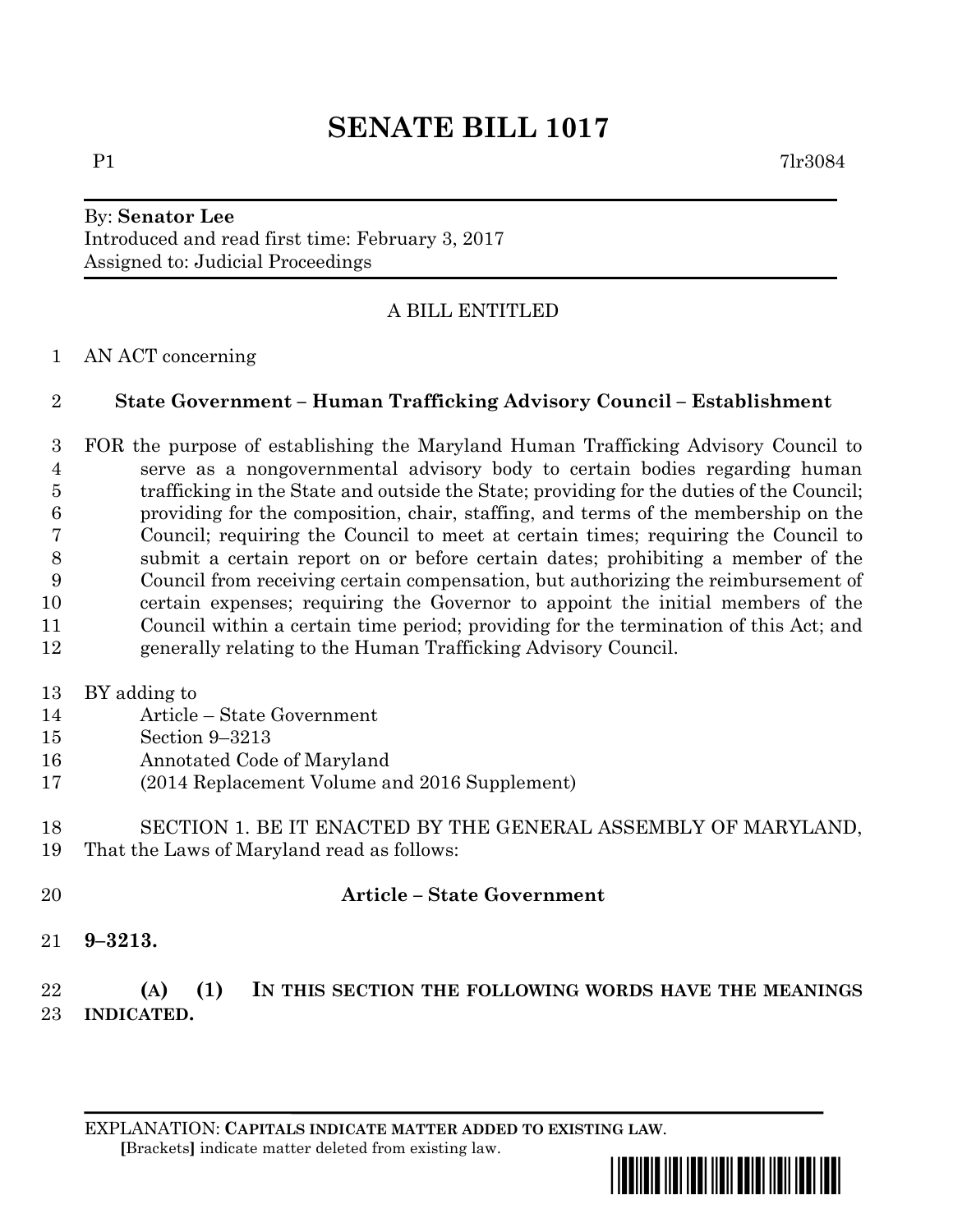**(2) "COUNCIL" MEANS THE MARYLAND HUMAN TRAFFICKING ADVISORY COUNCIL.**

 **(3) "GOCCP" MEANS THE GOVERNOR'S OFFICE OF CRIME CONTROL AND PREVENTION.**

 **(4) "TASK FORCE" MEANS THE MARYLAND HUMAN TRAFFICKING TASK FORCE.**

 **(B) (1) THERE IS A MARYLAND HUMAN TRAFFICKING ADVISORY COUNCIL.**

 **(2) THE COUNCIL SHALL PROVIDE ADVICE AND RECOMMENDATIONS TO THE GOCCP, THE TASK FORCE, AND THE GENERAL ASSEMBLY.**

 **(C) (1) THE COUNCIL CONSISTS OF BETWEEN 8 AND 14 SURVIVORS OF HUMAN TRAFFICKING.**

 **(2) (I) TO THE EXTENT PRACTICABLE, MEMBERS APPOINTED TO THE COUNCIL SHALL HAVE DIRECT EXPERIENCE WITH ISSUES OF TRAFFICKING IN THE STATE EITHER THROUGH PERSONAL EXPERIENCE OR THROUGH WORKING WITH SURVIVORS IN THE STATE.**

 **(II) MEMBERS APPOINTED TO THE COUNCIL SHALL REFLECT THE GEOGRAPHIC, RACIAL, ETHNIC, CULTURAL, AND GENDER DIVERSITY OF SURVIVORS OF TRAFFICKING IN THE STATE.**

 **(III) MEMBERS OF THE COUNCIL SHALL INCLUDE: 1. SURVIVORS OF SEX TRAFFICKING; 2. SURVIVORS OF LABOR TRAFFICKING; 3. SURVIVORS WHO WERE TRAFFICKED AS CHILDREN; AND 4. SURVIVORS WHO WERE TRAFFICKED AS ADULTS. (3) THE CHAIR OF THE VICTIM SERVICES COMMITTEE OF THE TASK FORCE, OR THE CHAIR'S DESIGNEE, SHALL CHAIR THE COUNCIL. (D) COUNCIL MEMBERS SHALL SERVE FOR TERMS OF 2 YEARS AND MAY BE REAPPOINTED BY THE GOVERNOR TO SERVE ADDITIONAL 2–YEAR TERMS.**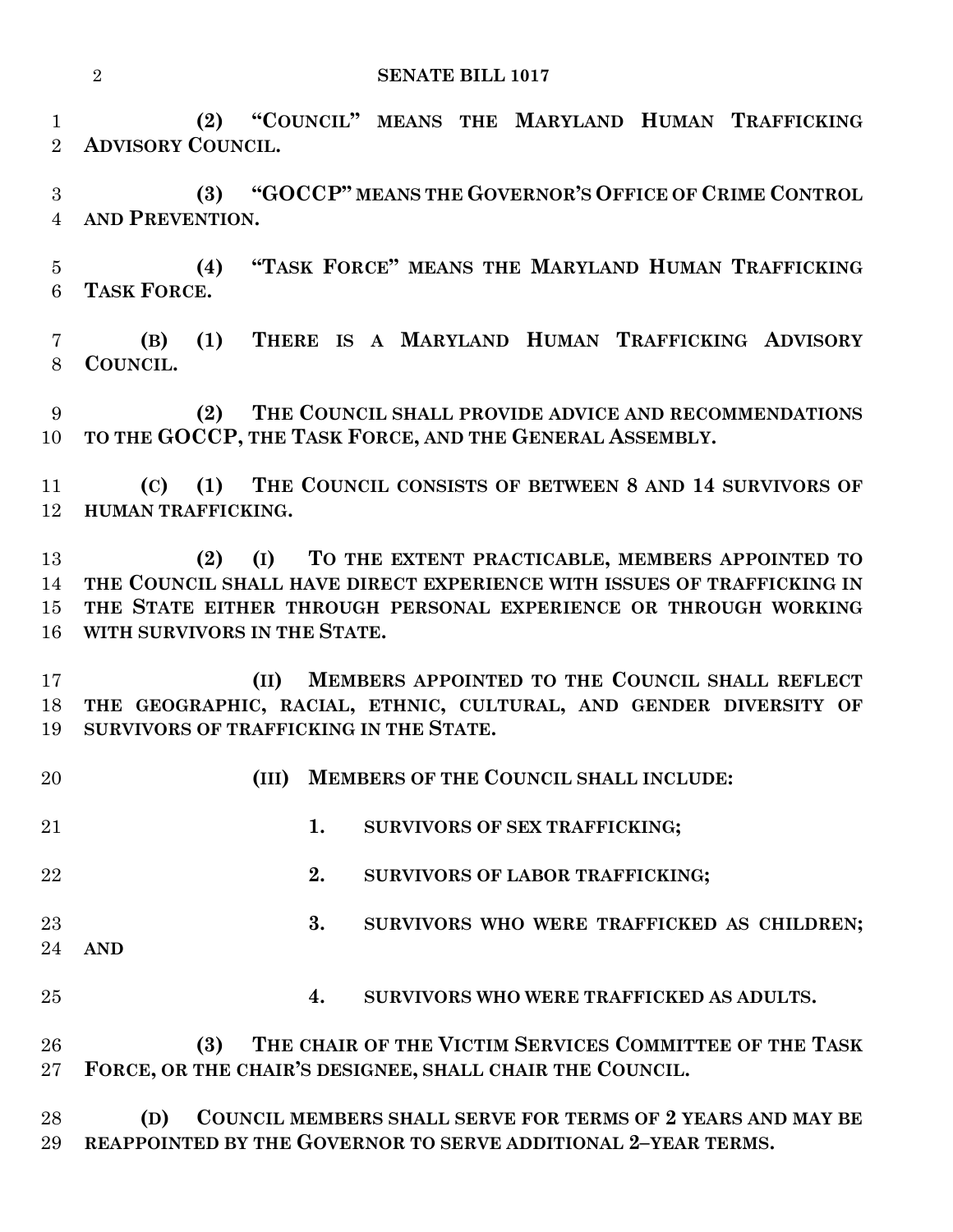**(E) THE COUNCIL SHALL:**

 **(1) SERVE AS A NONGOVERNMENTAL ADVISORY BODY TO THE GOCCP, THE TASK FORCE, THE GENERAL ASSEMBLY, AND OTHER STATE, COUNTY, OR LOCAL BODIES AS NEEDED;**

 **(2) MEET AT LEAST ONCE ANNUALLY TO REVIEW STATE GOVERNMENT POLICY AND PROGRAMS INTENDED TO COMBAT HUMAN TRAFFICKING, INCLUDING PROGRAMS RELATED TO THE PROVISIONS OF SERVICES FOR VICTIMS, AS WELL AS TO SERVE AS A POINT OF CONTACT FOR STATE AND LOCAL AGENCIES REACHING OUT TO HUMAN TRAFFICKING EXPERTS FOR INPUT ON PROGRAMMING AND POLICIES RELATING TO HUMAN TRAFFICKING IN THE STATE AND OUTSIDE THE STATE;**

 **(3) MEET NO LATER THAN 45 DAYS BEFORE THE LAST MEETING OF THE YEAR OF THE TASK FORCE STEERING COMMITTEE TO PREPARE FORMAL PRESENTATION OF COUNCIL RECOMMENDATIONS TO THE TASK FORCE;**

 **(4) SERVE AS A RESOURCE TO STATE, COUNTY, AND LOCAL ENTITIES FOR VETTING AND PROVIDING INSIGHT ON POLICY OR PROGRAMS RELATED TO HUMAN TRAFFICKING; AND**

 **(5) FORMULATE ASSESSMENTS AND RECOMMENDATIONS TO ENSURE THAT STATE POLICY AND PROGRAMMING EFFORTS CONFORM, TO THE EXTENT PRACTICABLE, TO BEST PRACTICES IN THE FIELD OF HUMAN TRAFFICKING PREVENTION.**

 **(F) ON OR BEFORE NOVEMBER 1, 2017, AND EVERY ODD–NUMBERED YEAR THEREAFTER, THE COUNCIL SHALL SUBMIT A REPORT THAT CONTAINS THE FINDINGS DERIVED FROM ANY REVIEWS CONDUCTED UNDER SUBSECTION (E) OF THIS SECTION TO THE GOCCP, THE CHAIR OF THE TASK FORCE, AND, IN ACCORDANCE WITH § 2–1246 OF THE THIS ARTICLE, THE GENERAL ASSEMBLY.**

**(G) A MEMBER OF THE COUNCIL:**

 **(1) MAY NOT RECEIVE COMPENSATION AS A MEMBER OF THE COUNCIL; BUT**

 **(2) IS ENTITLED TO REIMBURSEMENT FOR EXPENSES UNDER THE STANDARD STATE TRAVEL REGULATIONS, AS PROVIDED IN THE STATE BUDGET.**